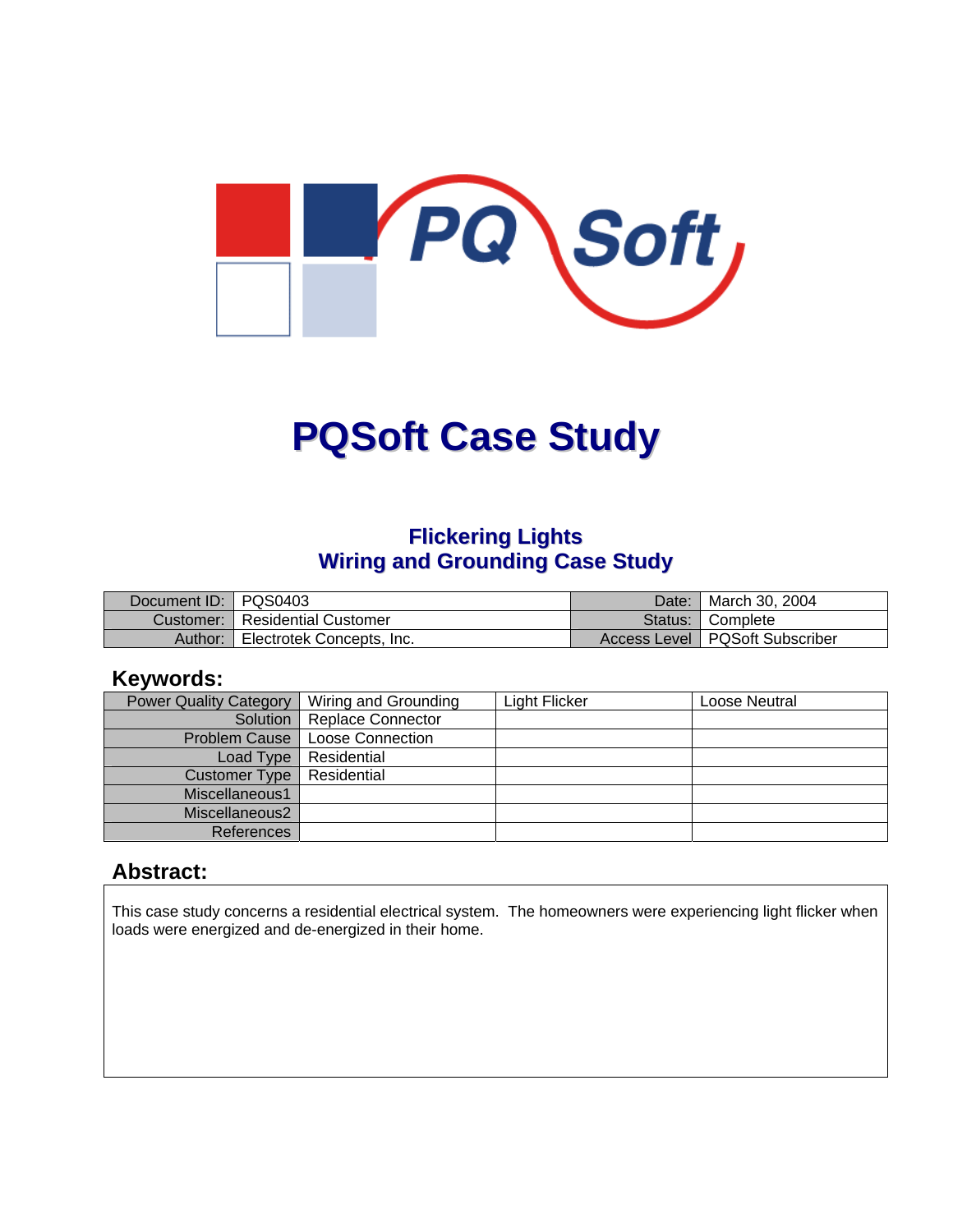# <span id="page-1-0"></span>**TABLE OF CONTENTS**

# **LIST OF FIGURES**

#### **RELATED STANDARDS**

IEEE Standard 1100-1999 – Power and Grounding Electronic Equipment IEEE Standard 142-1991 – Grounding of industrial and Commercial Power Systems The National Electric Code (NEC) – Current Revision

#### **GLOSSARY AND ACRONYMS**

Neutral Meutral A system or circuit conductor that is intentionally grounded. Also known as the "grounded" conductor. KV **CONFIDENTIAL CONFIDENT** One kV is equal to one thousand volts.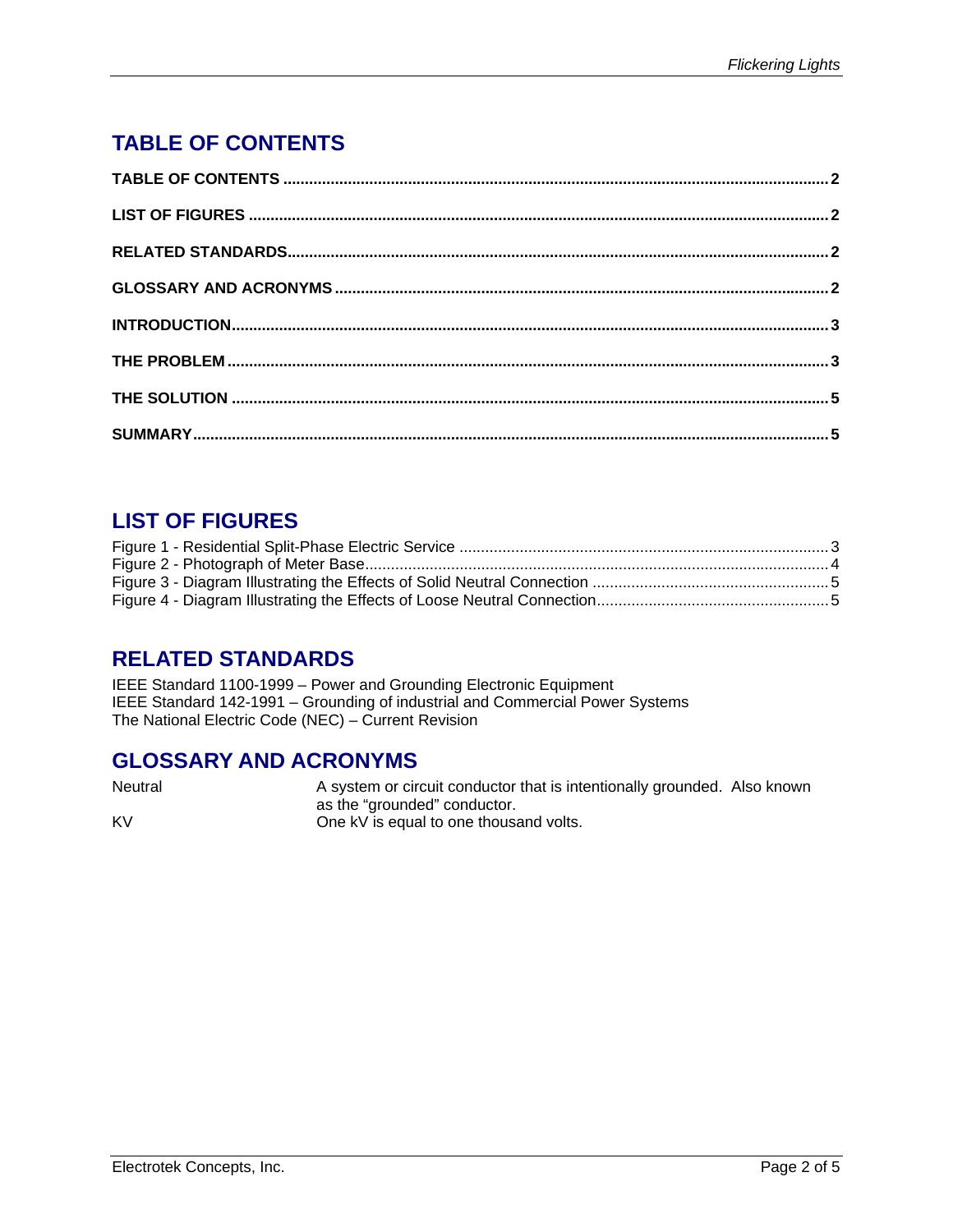## <span id="page-2-0"></span>**INTRODUCTION**

Residential electric systems are served from single-phase transformers employing a spilt secondary winding, often referred to as a single-phase 3-wire system. This type of transformer is used to deliver both 120 volt and 240-volt single-phase power to the residential loads. The primary of the transformer is often served from a 12kV to 15kV distribution system by the local utility. [Figure 1](#page-2-1) illustrates the concept of a split phase system.

<span id="page-2-1"></span>

**Figure 1 - Residential Split-Phase Electric Service** 

When this type of service is operating properly, 120 volts can be measured from either leg to the neutral conductor. Due to the polarity of the secondary windings in the transformer, the polarity of each 120-volt leg is opposite the other, thus allowing a total of 240 volts between each leg as illustrated. The proper operation of this type of system is dependent on the physical connection of the neutral conductor or center tap of the secondary winding. If the neutral connection is removed, 240 volts will remain across the two legs, but the line to neutral voltage for either phase can be shifted, causing either a low or high voltage from line to neutral.

Most loads—lighting, televisions, microwaves, home electronics, etc.—in a residential dwelling are operated from 120 volts. However, there are a few major loads that incorporate the use of the 240 volts available. These loads include electric water heaters, electric stoves and ovens, heat pumps, etc.

#### **THE PROBLEM**

In this case, there were problems in the residence that caused the homeowner to question the integrity of the power system serving his home. On occasion, the lights would flicker erratically when the washing machine and dryer were operating at the same time. When large single-phase loads were operated, low power incandescent light bulb intensity would flicker.

Measurements were performed at several 120-volt outlets throughout the house. When the microwave was operated, the voltage at several of the 120-volt outlets would increase from 120 volts nominal to 128 volts. The voltage would return to normal after the microwave was turned off. The voltage would also increase when a 1500-Watt space heater was operated. It was determined that the voltage would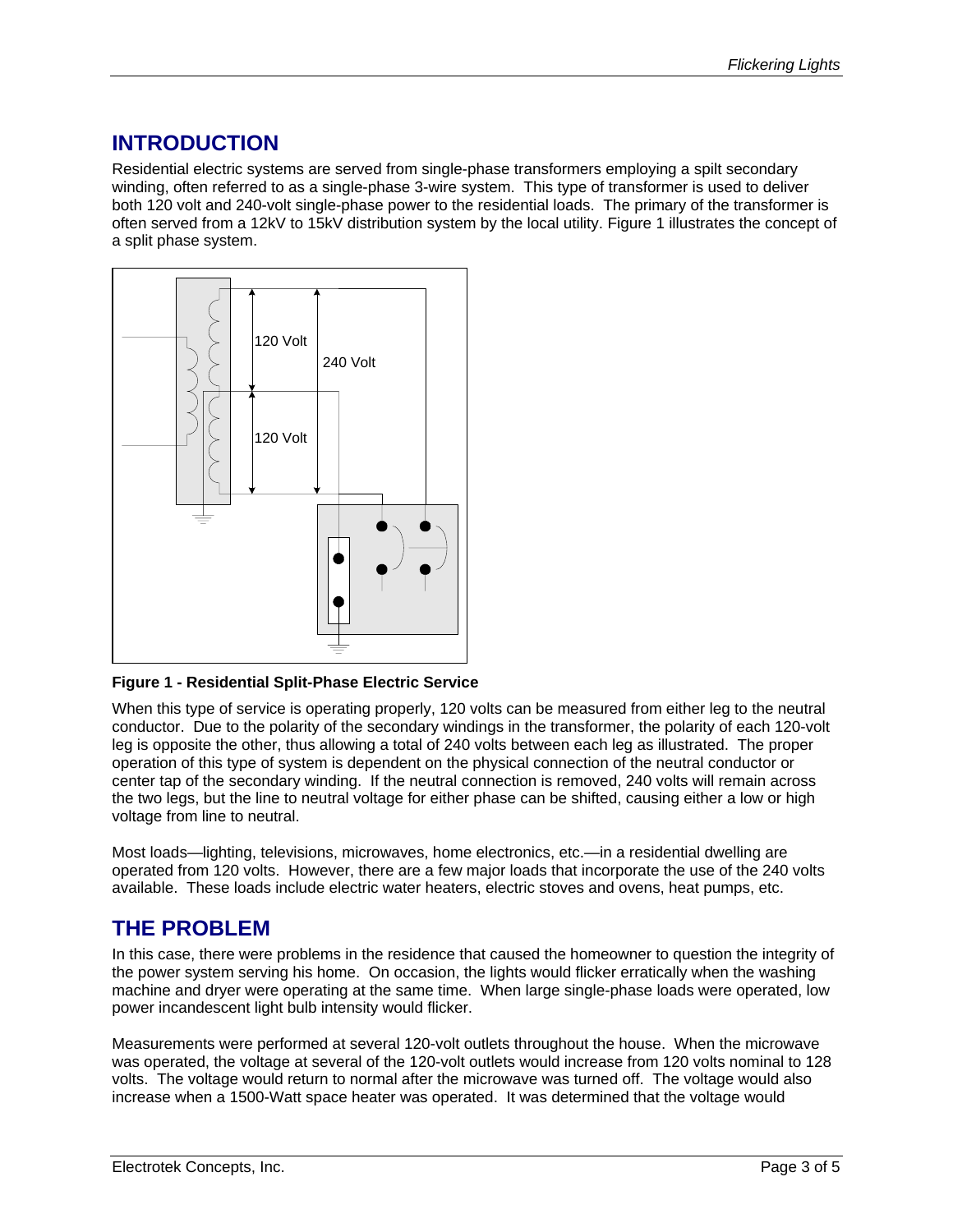<span id="page-3-0"></span>decrease to approximately 112 volts on the leg from which the large load was served. After the measurements confirmed suspicions of high and low voltages during heavy load operation, finding the source of the problem was the next task at hand.

The hunt began at the service entrance to the house. A visual inspection was made of the meter base & socket after the meter was removed by the local utility. It was discovered that one of the neutral connectors was loose. While attempting to re-tighten this connector, the connector fell off of the meter socket into the bottom of the meter base (see [Figure 2\)](#page-3-1). Could this be the cause of the flickering voltage? Let's examine the effects of the loose neutral connection.

<span id="page-3-1"></span>

**Figure 2 - Photograph of Meter Base**

[Figure 3](#page-4-1) and [Figure 4](#page-4-2) will be referred to several times during this discussion. Under normal conditions with a solid neutral connection [\(Figure 3\)](#page-4-1), load current flows through each leg and is returned to the source through the neutral conductor. There is very little impedance in either the hot or the neutral conductor; therefore, no appreciable voltage drop exists.

When the neutral is loose or missing, a significant voltage can develop across the neutral connection in the meter base, as illustrated in [Figure 4.](#page-4-2) When a large load is connected across Leg 1 to N and the other leg is lightly loaded (i.e. Leg 1 to N is approximately 10 times the load on Leg 2 to N), the current flowing through the neutral will develop a voltage across the loose connection. This voltage is in phase with the voltage from Leg 1 to N' (see [Figure 4\)](#page-4-2) and the total voltage from Leg 1 to N will be 120 volts. However, the voltage supplied to any loads connected from Leg 2 to N' will rise to 128 volts, as illustrated in [Figure 4.](#page-4-2) The total voltage across the Leg 1 and Leg 2 must remain constant at 240 volts. It should be noted that the voltage from Leg 2 to N will be 120 volts since the voltage across the loose connection is 180 degrees out of phase with the Leg 2 to N' voltage.

Therefore, with the missing neutral connection, the voltage from Leg 2 to N' would rise causing the light flicker. This explains the rise in voltage when a large load was energized on the system.